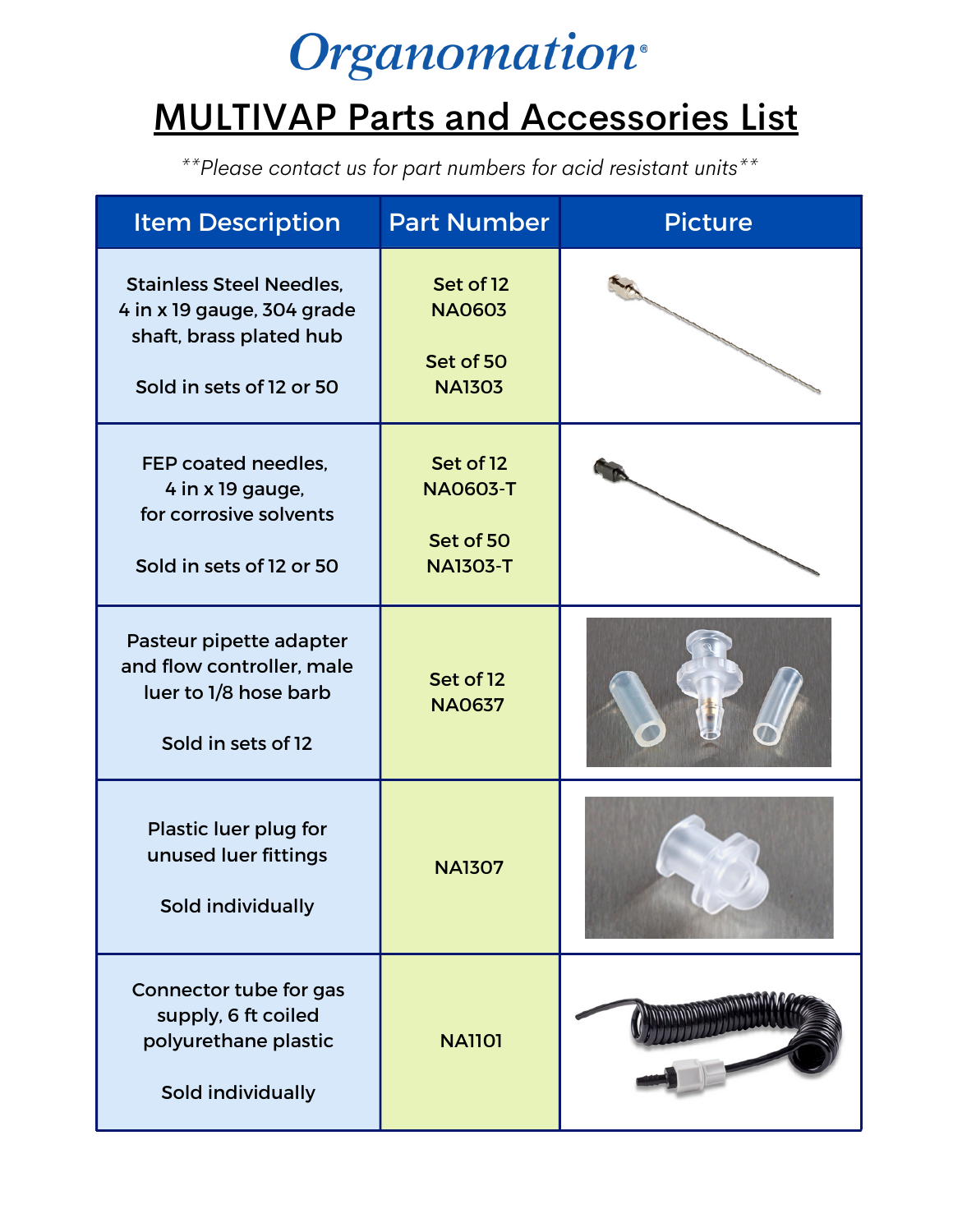## **Organomation**<sup>®</sup>

| <b>Item Description</b>                                                                                 | <b>Part Number</b>                                                | <b>Picture</b> |
|---------------------------------------------------------------------------------------------------------|-------------------------------------------------------------------|----------------|
| Paper filled air filter for N2<br>supply, Z-purge, or air<br>compressor<br>Sold individually            | <b>NA0403</b>                                                     | <b>FLOW</b>    |
| Luer and washer 1/4-28 in<br>polypropylene for<br><b>MULTIVAP manifold</b><br>Sold individually         | <b>P1306</b>                                                      |                |
| <b>Hoist Thumb Screw</b><br>Sold individually                                                           | <b>PO612-N</b>                                                    |                |
| <b>Nitrogen Gas Generator</b><br>20 LPM up to 48 sample<br>positions                                    | <b>NA1955</b>                                                     |                |
| <b>Custom sized inserts for</b><br><b>9 Position MULTIVAP</b><br>Sold individually                      | <b>NA1891</b>                                                     |                |
| <b>Custom sized inserts for</b><br><b>30 Position MULTIVAP</b><br>Sold individually or in<br>sets of 30 | <b>Individuals</b><br><b>NA1831</b><br>Set of 30<br><b>NA1832</b> |                |